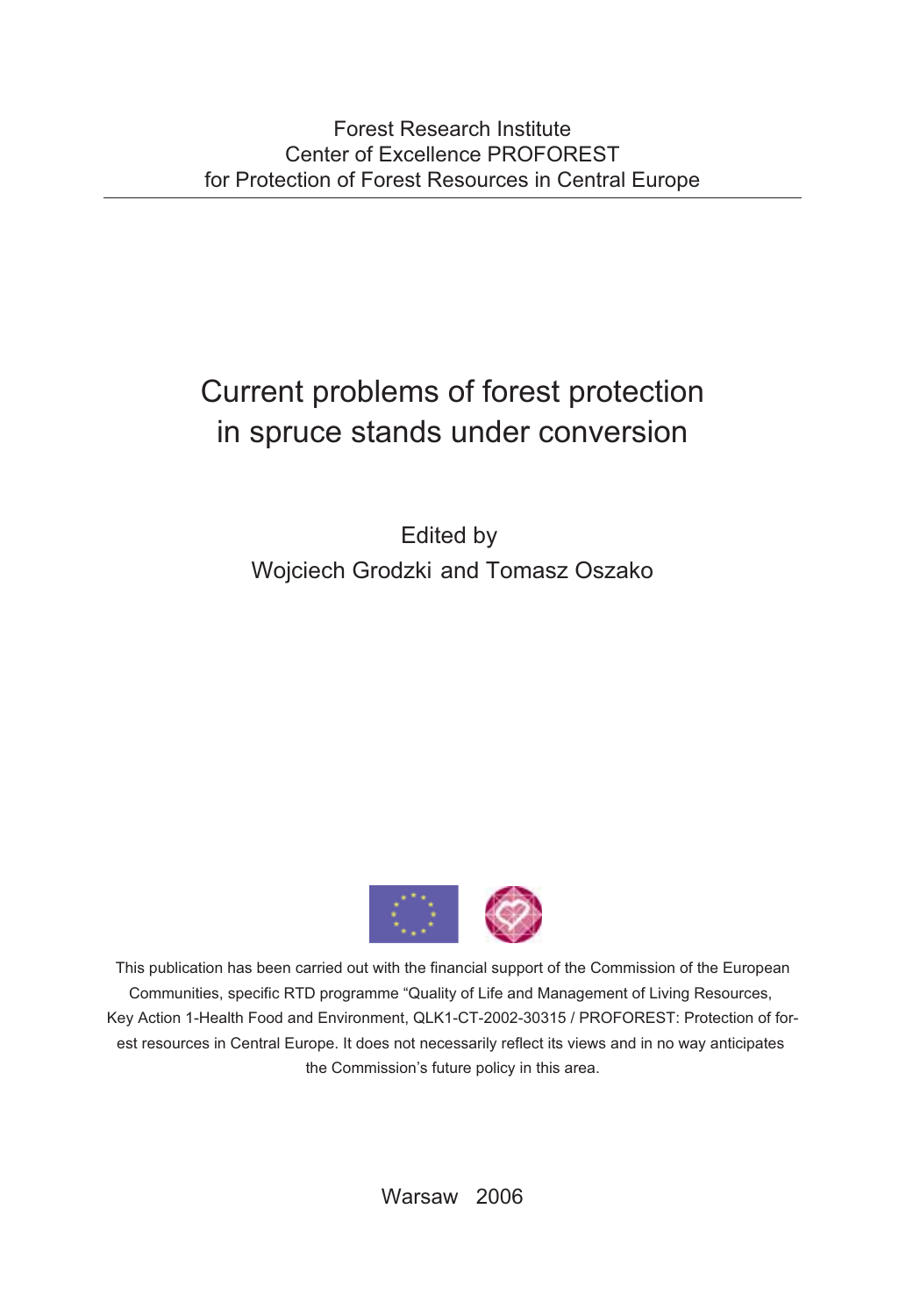Reviewers:

Prof. Fredrik Schlyter (Swedish University of Agricultural Sciences, Alnarp, Sweden) Prof. Jerzy R. Starzyk (Agricultural Academy in Cracow, Poland)

© Copyright by Forest Research Institute, Warsaw 2006

ISBN 83-87647-57-8

**Disclaimer:**

**The information provided in this publication in the sole responsibility of the authors and does not reflect the Community's opinion. The Community is not responsible for any use that might be made of appeared data.**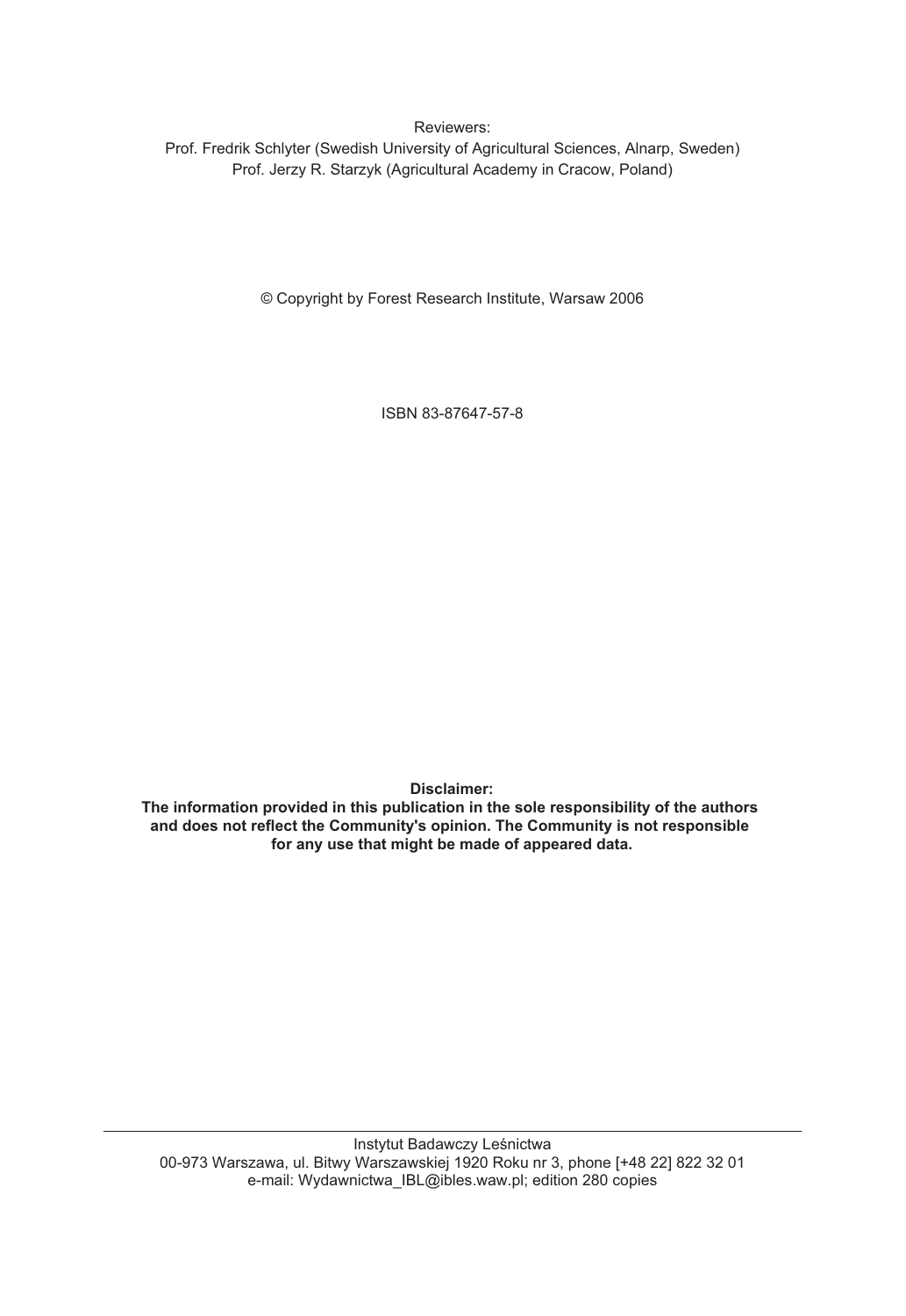| Leon Mijal, Mirosław Kulis                                                |
|---------------------------------------------------------------------------|
| The threat to the spruce stands in the Ustroń Forest District 7           |
| <b>Witold Szozda</b>                                                      |
| The nature and forest characteristics of the Wisła Forest District. 13    |
| Józef Barszcz, Stanisław Małek                                            |
| The quality and viability of Picea abies (L.) Karst. seedlings in young   |
| crops laid out after a decay of stands at high mountain elevations in the |
| Śląski Beskid Mountains and the western part of the Beskid Żywiecki       |
|                                                                           |
| <b>Tomasz Oszako</b>                                                      |
| The threat posed to trees and stands by the pathogens                     |
|                                                                           |
| Małgorzata Mańka                                                          |
| Armillaria root rot in Beskidy Mountains in research                      |
|                                                                           |
| Tomasz Oszako, Zbigniew Sierota                                           |
| Possible use of biopreparations in reducing colonization of stumps        |
|                                                                           |
| Wojciech Grodzki                                                          |
| Threats to the mountain Norway spruce stands in the Carpathians           |
|                                                                           |
| Roman Leontovyč, Andrej Kunca                                             |
| The role of fungal pathogens in the premature decay of Norway spruce      |
|                                                                           |
| Jaroslav Holuša, Jan Liška, Petr Kapitola, Vítězslava Pešková,            |
| <b>František Soukup</b>                                                   |
| The phytopathological and entomological aspects of the health             |
| of mountain Norway spruce stands in the Czech Republic 85                 |
| Adam Kaliszewski, Paweł Lech, Tomasz Oszako                               |
| Consequences of Armillaria ostoyae infections in the mountain Norway      |
| spruce stands for the economy of forest districts 93                      |

## **CONTENTS**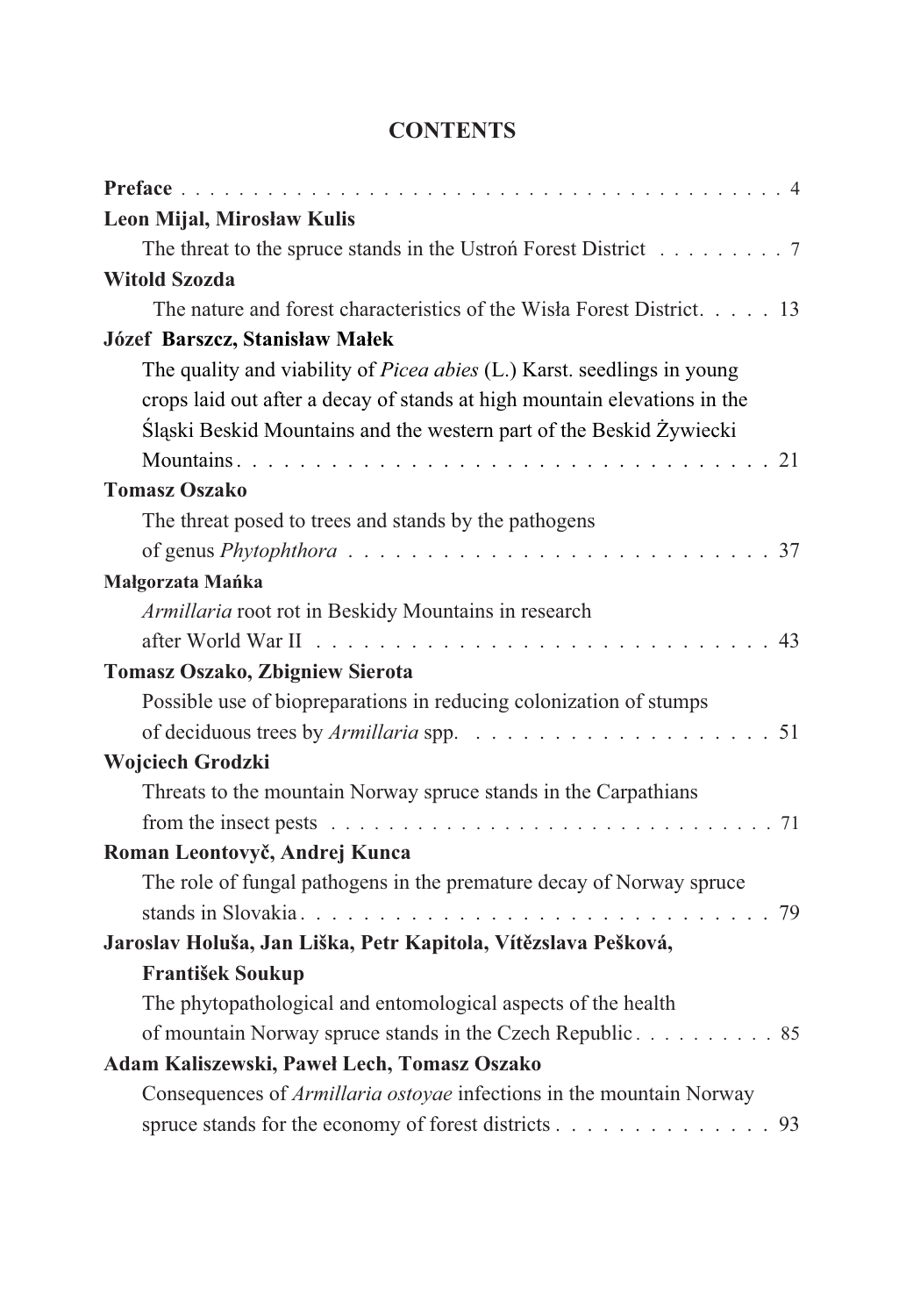## **Preface**

Despite long-term research and the treatments carried out every year, the root rot caused by the fungi of the genus *Armillaria* is, beside butt rot, one of the most significant problems of forest protection*.* The greatest losses are incurred by the forestry administration units in coniferous stands: according to the data from the Regional Directorates of State Forests, the surface of stands in Poland affected by the damage caused by *Armillaria* spp. amounted to 144,000 ha in 1999, whereas in 2003 it was estimated at more than 200,000 ha. The disease occurs in stands of all age classes, both coniferous and broadleaved. The most threatened stands are those in the southern regions of the country (the Regional Directorates of State Forests in Katowice and Wroc³aw), the north-eastern part of Poland (the Regional Directorates in Olsztyn and Białystok) and its north-western part (the Regional Directorates in Szczecin and Toruñ). In these stands, damage caused by the root rot is noted every year. The area of younger stands (aged up to 20 years) affected by the disease rose from 15,000 ha in 1991 to 26,000 in 2000 and almost 35,000 in 2003. The most threatened stands are those of age class I in the area of the Regional Directorate in Olsztyn (about 6 500 ha). In the older stands, the root rot was found in an area of more than 176,000 ha, primarily in the territories of the Regional Directorates of Olsztyn, Katowice and Wrocław.

The physiological stress related to drought (both the winter and spring drought caused by the deep freezing of the soil and the summer drought generated by a shortage of precipitations) increases their susceptibility to the impact of root pathogens and attacks of bark beetles, particularly *Ips typographus* L. and its accompanying species. In consequences, the intensity of spruce mortality drastically grows, taking in many cases the form of a decline of stands. This is especially the case with the areas of the Beskid Slaski and  $\ddot{Z}$ ywiecki Mountains, where the situation in lower-lying stands is disastrous. The intensive sanitary cuttings, forced by the rate of tree mortality, lead to a progressive thinning of the stands, enhancing their susceptibility to further damage caused by abiotic (wind and snow) and biotic (pathogens and bark beetles) factors.

On 13–14 October 2003, at Ustroñ-Jaszowiec, the Scientific Workshop was held on root diseases and insect pests of trees in the converted spruce stands in the areas of the Beskid Śląski and Żywiecki Mountains. The stands in the Forest Districts Ustroń and Wisła were chosen, as they are situated in areas particularly affected by the negative processes described above.

The Workshop was organised by the Forest Research Institute (IBL), the Centre of Excellence PROFOREST (funded by European Commission within the  $5<sup>th</sup>$  Framework Programme) and the Section of Forest Tree Diseases of the Polish Phytopathological Society, in co-operation with the Regional Directorate of State Forests in Katowice. The participants in the meeting included scientists of the IBL, the Agricultural Universities of Warsaw (SGGW), Poznañ and Krakow, the Institute of Pomology and Floriculture as well as the foresters from a large number of Forest Districts, Forest Protection Service, the General Directorate of State Forests, Regional Directorates of State Forests and the Forest Gene Bank in Kostrzyca. The Workshop was also attended by foreign guests (scientists and practitioners) from Germany, Slovakia, the Czech Republic, Russia and Lithuania. A total of 14 scientific papers were delivered at 3 panel sessions.

In the course of the Workshop, the results of the following studies were presented and discussed: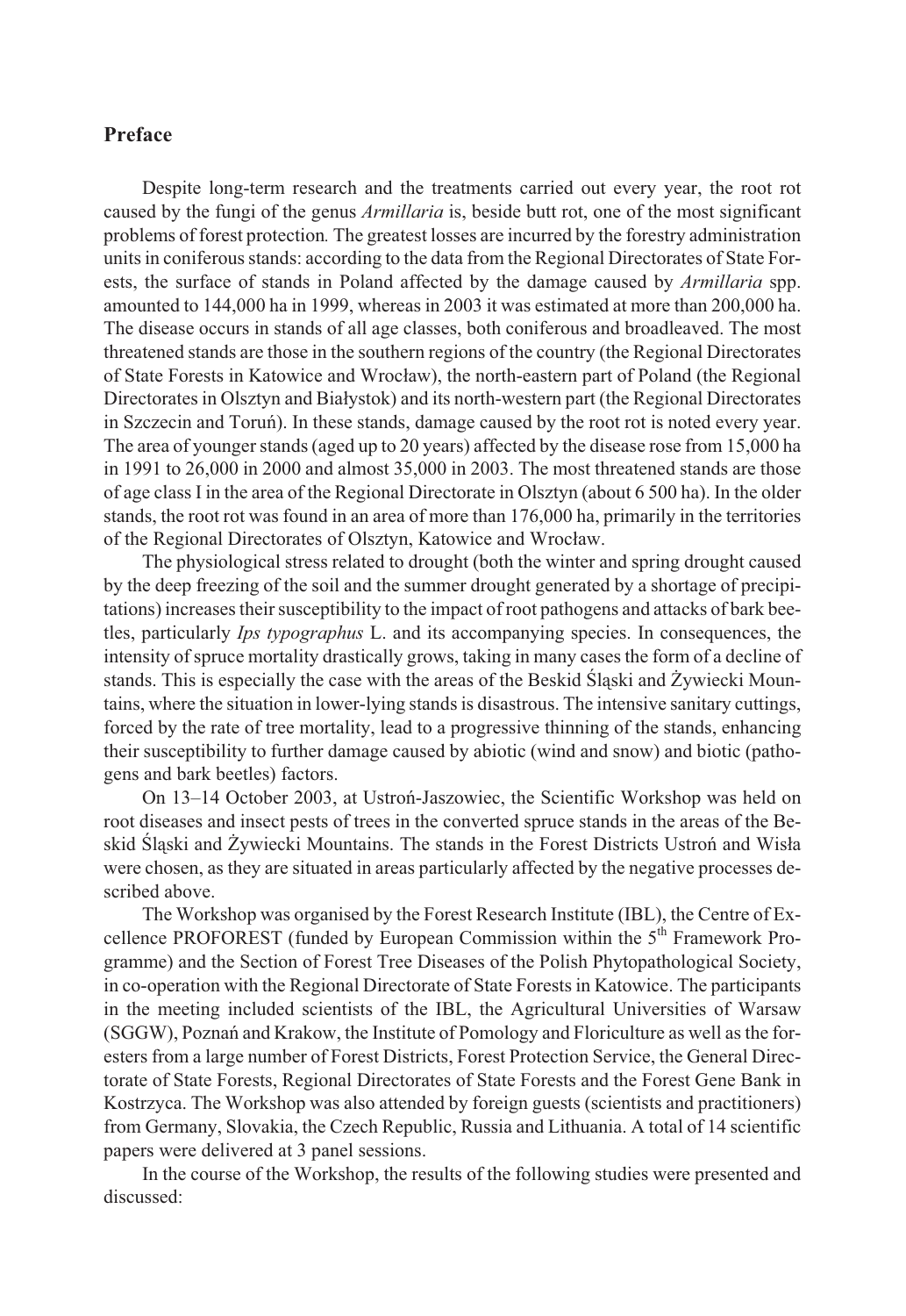– the identification of areas with the increased occurrence of the *Armillaria* root rot;

– the identification of the *Armillaria* species and their impact on the health condition of stands;

– economic analysis of control measures and the mitigation of the damage caused by the *Armillaria* root rot;

– analysis of the need of sylvicultural practices in the plantations and stands in the areas affected by the disease;

– an assessment of the threat to the Carpathian spruce stands from bark beetles, with particular focus on the Beskidy Mountains;

– the characteristics of the threat to the spruce stands in the Beskidy Mountains in Polish-Czech-Slovak border area affected by fungal diseases and insect pests;

– control strategies and methods designed to reduce the populations of bark beetles and to mitigate the mortality of infested trees.

The survey results and resulting maps concerning the occurrence of the *Armillaria* root rot in Poland were presented. Digital visualisations of the spatial distribution of the threats to coniferous stands at different levels of resolution were developed for selected areas, with a delimitation of areas of intensive root rot occurrence, economic damage and potentially threatened areas (the effect of a discrepancy between the species composition and site conditions, e.g. coniferous plantations on too rich sites) as well as the mortality of spruce stands attacked by bark beetles. This allowed for a spatial assessment of the threat to spruce stands, making it easier to apply adequate forest management procedures.

The *Armillaria* root rot now occurs in an area of about 211,000 ha in stands of all age classes, mostly pine and spruce stands; therefore, the scope of the Workshop had to be limited to the mountain stands of the Beskid Slaski and Żywiecki Moutains which are most threatened by root diseases and bark beetles. In the course of the field session in these areas, research sites were visited, to demonstrate an assessment of the occurrence intensity of the pathogen fruiting bodies, an assessment of the degree of the disease caused by root fungi and the threat of infection, the verification of the *Armillaria* species and the effects of the impacts of pathogens and bark beetles to trees and stands.

The final outcome of the Workshop was the discussion with forest managers in both the stands threatened by the *Armillaria* root rot and the stands where economic damage was already present to a varied degree of intensity. It will allow for the development of strategies on control policies at different decision-making levels and the assessment of the urgency of stand conversion (matching the species composition to the site) or the minimisation of damage in the Forest Districts facing large threats (e.g. Ujsoły, Ustroń and Wisła).

The economic analysis of the costs related to the control of pathogenic *Armillaria* spp. in the damaged and threatened stands provided the information indispensable for taking decisions on the need of control measures.

This knowledge is of particular significance for taking decisions on the urgency of control and intervention measures.

Despite the fact that the principles of control strategies to reduce the populations of *I. typographus* and other accompanying bark beetles in the dying spruce stands are known, in the light of the situation in the Beskid Mountains (but also in other stands affected by the *Armillaria* root rot), it is necessary to set out priorities in forest protection procedures and to select the methods corresponding to the course of the process underway, adequate to qualitatively recognized threat in an individual part of the stands.